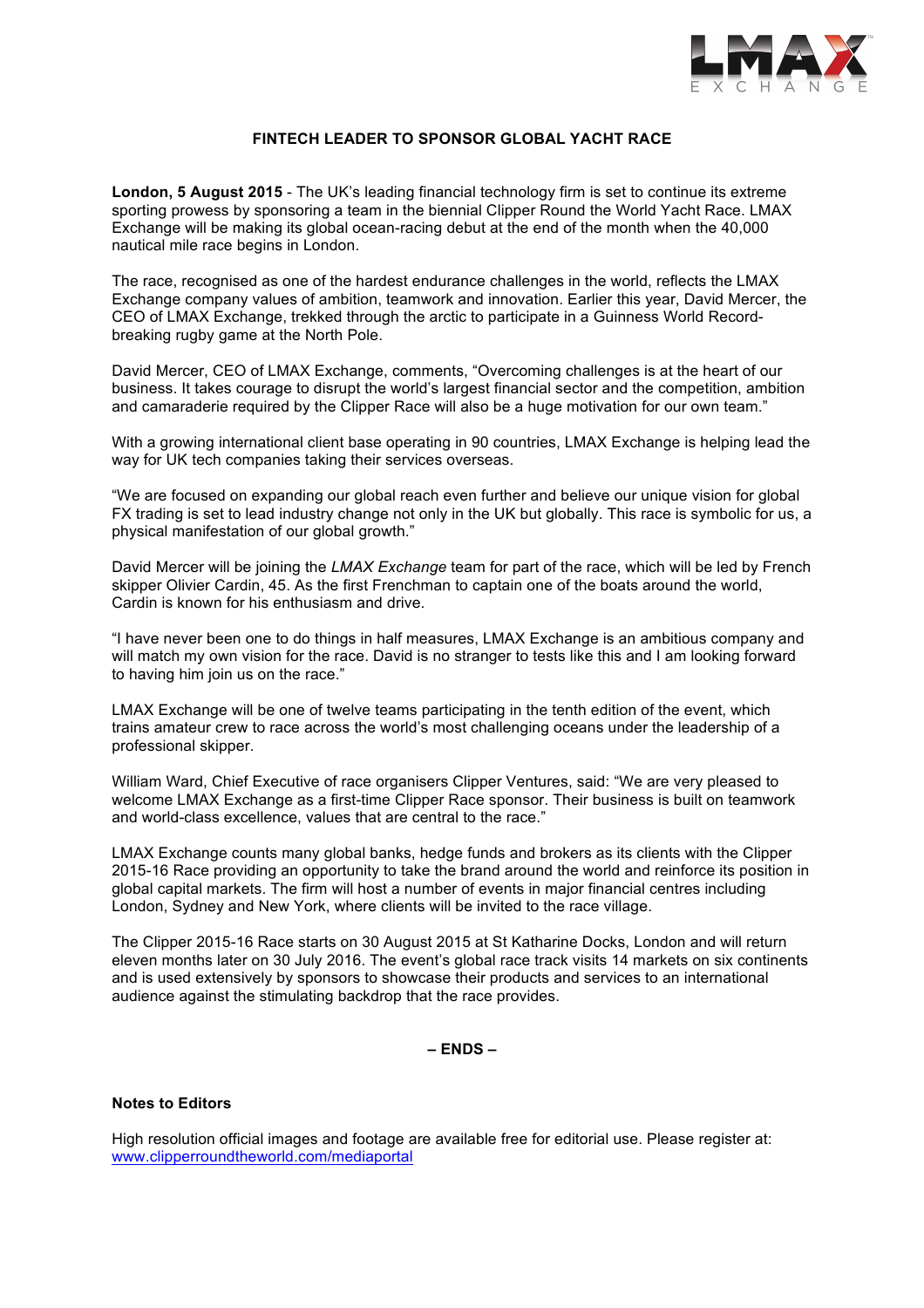

## **For more information please contact:**

LMAX Exchange **Barbara Pozdorovkina** +44 20 3192 2524 press@lmax.com

Clipper Ventures **Julia Wall-Clarke** + 44 (0) 776 915 4164 jwallclarke@clipper-ventures.com

### **About LMAX Exchange:**

Ranked No.1 fastest growing technology firm in the UK (2014 Sunday Times, Tech Track 100), LMAX Exchange is the leading MTF for FX, authorised and regulated by the FCA. Servicing retail brokers, funds, corporates, asset managers and banks, LMAX Exchange delivers a unique vision for global FX trading - a transparent, neutral, level playing field for all market participants, regardless of status, size or activity levels.

The LMAX Exchange OPEN order book is driven by streaming, no 'last look' limit orders supplied by General Member liquidity providers. LMAX Exchange offers a range of key products, including spot FX, precious metals, commodities and equity indices, with complete pre and post-trade transparency and exchange quality execution, where orders are executed in strict price/time priority at an average speed of 4ms.

LMAX Exchange – the emerging benchmark for global FX.

#### **Awards:**

#1 Fastest Growing Tech Company in the UK - 2014 Sunday Times Tech Track 100

2015 Best Margin Sector Platform - Profit & Loss Readers' Choice Awards 2015 Best FX Trading Venue - ECN/MTF - WSL Institutional Trading Awards 2014 Best Margin Sector Platform - Profit & Loss Readers' Choice Awards 2014 Best FX Trading Venue - ECN/MTF - WSL Institutional Trading Awards 2014 Best Infrastructure/Technology Initiative - WSL Institutional Trading Awards 2013 #15 Fastest Growing Tech Company in the UK - Sunday Times Tech Track 100 2013 Best Overall Testing Project - The European Software Testing Awards 2013 Best Executing Venue - Forex Magnates Awards 2013 Best Margin Sector Platform - Profit & Loss Readers' Choice Awards 2013 Best FX Trading Platform - ECN/MTF - WSL Institutional Trading Awards 2011 Best Trading System - Financial Sector Technology Awards 2011 Oracle's "Duke's Choice" - Innovative Programming Framework Award

LMAX Limited operates a multilateral trading facility (MTF). Authorised and regulated by the Financial Conduct Authority, FCA Registered no. 509778.

# **www.lmax.com**

#### **About Clipper Round the World Yacht Race:**

The Clipper Round the World Yacht Race is the world's longest ocean adventure and is also regarded as one of the toughest endurance challenges on the planet. At 40,000 nautical miles long and taking almost a year to complete, it consists of twelve teams competing against each other on the world's largest matched fleet of 70-foot ocean racing yachts.

The Clipper Race was established in 1996 by Sir Robin Knox-Johnston, the first person to sail solo non-stop around the world in 1968-69. His aim was to allow anyone, regardless of previous sailing experience, the chance to embrace the thrill of ocean racing; it is the only event of its kind for amateur sailors. Around 40 per cent of crew are novices and have never sailed before starting a comprehensive training programme ahead of their adventure.